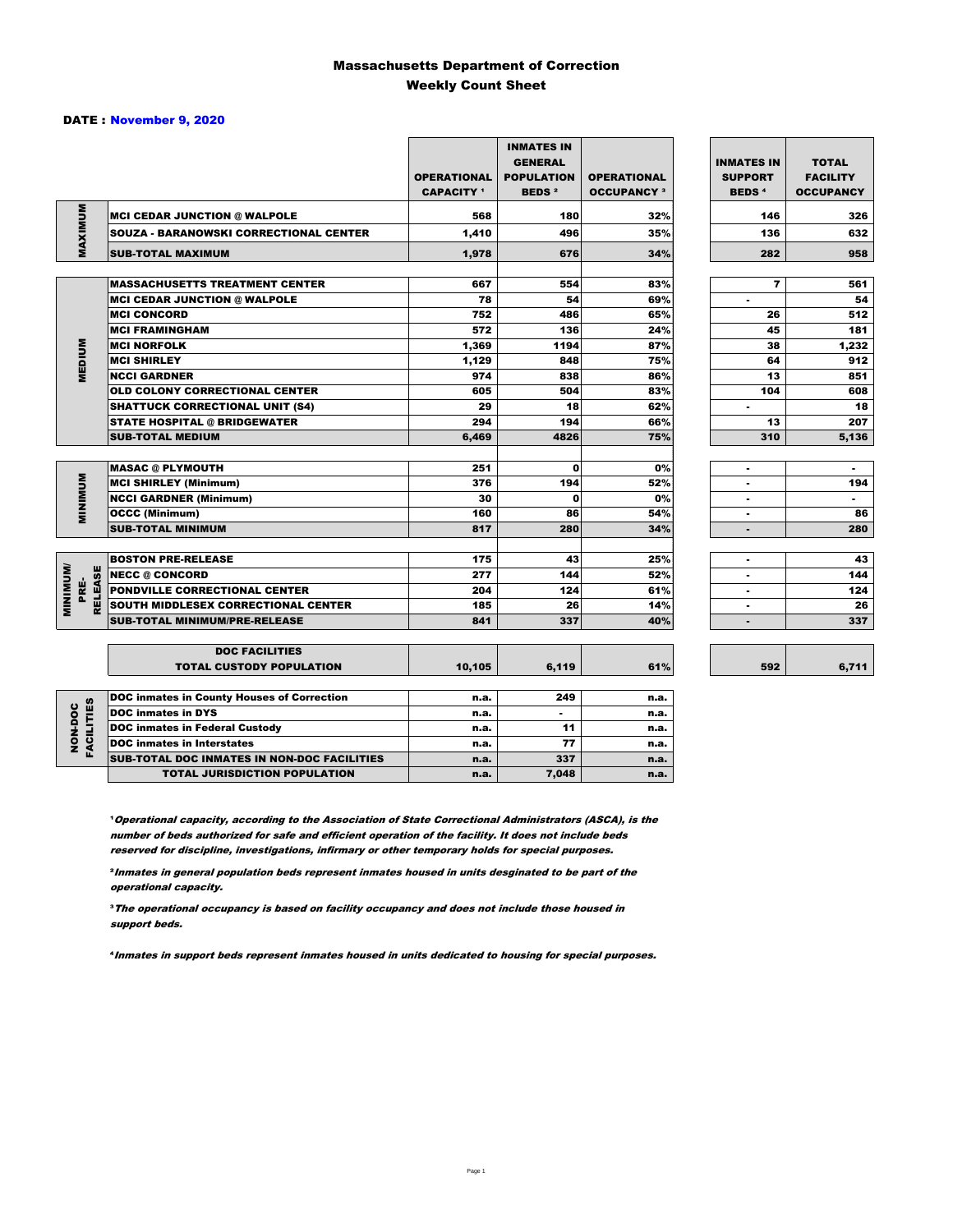### Massachusetts Department of Correction Weekly Count Sheet

| <b>CORRECTIONAL FACILITIES</b>      | <b>TREATMENT</b> | <b>FACILITY</b>  |
|-------------------------------------|------------------|------------------|
| <b>HOSPITAL MISSION</b>             | <b>BEDS</b>      | <b>OCCUPANCY</b> |
| <b>SHATTUCK CORRECTIONAL UNIT</b>   | 29               | 18               |
| <b>STATE HOSPITAL @ BRIDGEWATER</b> | 372              | 194              |
| <b>TOTAL</b>                        | 401              | 212              |

| <b>DOC INMATES IN COUNTY FACILITIES</b>                         | <b>FACILITY</b>  |
|-----------------------------------------------------------------|------------------|
|                                                                 | <b>OCCUPANCY</b> |
| <b>BARNSTABLE COUNTY</b>                                        |                  |
| <b>BERKSHIRE COUNTY</b>                                         | $\mathbf{2}$     |
| <b>BRISTOL COUNTY</b>                                           |                  |
| <b>DUKES COUNTY</b>                                             |                  |
| <b>ESSEX COUNTY</b>                                             | 1                |
| <b>FRANKLIN COUNTY</b>                                          | 10               |
| <b>HAMPDEN COUNTY*</b>                                          | 211              |
| <b>HAMPSHIRE COUNTY</b>                                         | 6                |
| <b>MIDDLESEX COUNTY</b>                                         |                  |
| <b>NORFOLK COUNTY</b>                                           |                  |
| <b>PLYMOUTH COUNTY</b>                                          | 19               |
| <b>SUFFOLK COUNTY</b>                                           |                  |
| <b>WORCESTER COUNTY</b>                                         |                  |
| <b>TOTAL</b>                                                    | 249              |
| *Note* Hampden County has 170 Section 35 inmates (Stoney Brook) |                  |
| <b>DOC INMATES IN OTHER FACILITIES</b>                          | <b>FACILITY</b>  |
|                                                                 | <b>OCCUPANCY</b> |
| <b>FEDERAL BUREAU OF PRISONS</b>                                | 11               |
| <b>DYS</b>                                                      |                  |
| <b>INTERSTATES</b>                                              | 77               |
| <b>TOTAL</b>                                                    | 88               |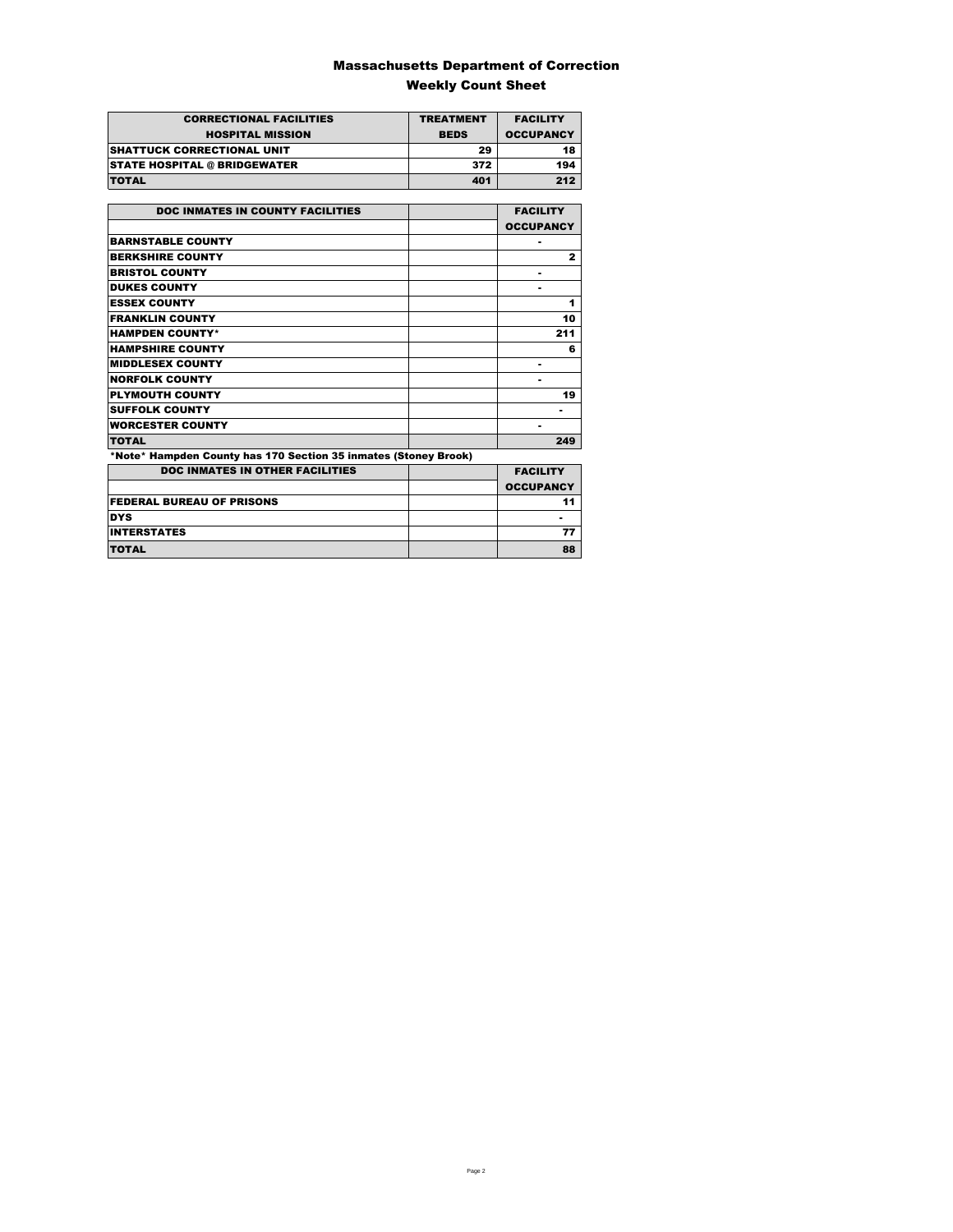#### **11/09/20**

| <b>COUNTY</b>                           | <b>SECURITY LEVEL</b>                |                                  |                              |                              |                                |                                |                                  |                                |                                     |                           | <b>TOTAL</b>                   |                          |
|-----------------------------------------|--------------------------------------|----------------------------------|------------------------------|------------------------------|--------------------------------|--------------------------------|----------------------------------|--------------------------------|-------------------------------------|---------------------------|--------------------------------|--------------------------|
| <b>BARNSTABLE</b>                       | <b>TYPE</b>                          | <b>MAXIMUM</b>                   |                              | <b>MEDIUM</b>                |                                |                                | <b>MINIMUM</b>                   |                                | <b>PRE-RELEASE</b>                  |                           | <b>TOTAL</b>                   |                          |
|                                         |                                      | <b>MALE</b>                      | <b>FEMALE</b>                | <b>MALE</b>                  | <b>FEMALE</b>                  | <b>MALE</b>                    | <b>FEMALE</b>                    | <b>MALE</b>                    | <b>FEMALE</b>                       | <b>MALE</b>               | <b>FEMALE</b>                  | <b>FACILITY</b>          |
|                                         | <b>COUNTY</b>                        | $\mathbf 0$                      | $\mathbf{0}$                 | 69                           | 5                              | $\mathbf{0}$                   | 0                                | $\mathbf{0}$                   | $\overline{0}$                      | 69                        | 5                              | 74                       |
| <b>HOUSE OF</b>                         | <b>STATE</b>                         | 0                                | $\mathbf{0}$                 | 0                            | $\mathbf 0$                    | $\mathbf{0}$                   | 0                                | $\mathbf{0}$                   | $\overline{0}$                      | 0                         | 0                              | $\mathbf 0$              |
| <b>CORRECTION</b>                       | <b>FEDERAL</b><br><b>TOTAL</b>       | $\overline{0}$<br>$\mathbf 0$    | $\Omega$<br>$\mathbf{0}$     | 0<br>69                      | 0<br>5                         | $\mathbf{0}$<br>$\mathbf{0}$   | $\overline{0}$<br>$\mathbf 0$    | $\Omega$<br>$\mathbf{0}$       | $\overline{0}$<br>$\overline{0}$    | $\mathbf 0$<br>69         | 0<br>5                         | $\mathbf 0$<br>74        |
|                                         | <b>COUNTY</b>                        | $\mathbf 0$                      | $\mathbf{0}$                 | 103                          | 11                             | $\mathbf{0}$                   | $\mathbf 0$                      | $\mathbf 0$                    | $\mathbf 0$                         | 103                       | 11                             | 114                      |
| JAIL                                    | <b>OTHER COUNTY</b>                  | $\overline{0}$                   | $\Omega$                     | 0                            | 0                              | $\Omega$                       | $\overline{0}$                   | $\Omega$                       | $\overline{0}$                      | 0                         | 0                              | 0                        |
|                                         | <b>FEDERAL</b>                       | 0                                | $\mathbf{0}$                 | 0                            | 0                              | $\mathbf{0}$                   | 0                                | $\mathbf 0$                    | $\mathbf 0$                         | 0                         | $\pmb{0}$                      | $\mathbf 0$              |
|                                         | <b>TOTAL</b>                         | $\overline{0}$                   | $\overline{0}$               | 103                          | 11                             | $\overline{0}$                 | $\overline{0}$                   | $\Omega$                       | $\mathbf 0$                         | 103                       | 11                             | 114                      |
|                                         | <b>FACILITY TOTAL</b>                | $\mathbf 0$                      | $\mathbf{0}$                 | 172                          | 16                             | $\mathbf{0}$                   | $\bf{0}$                         | 0                              | $\mathbf{0}$                        | 172                       | 16                             | 188                      |
| <b>BERKSHIRE</b>                        | <b>TYPE</b>                          | <b>MAXIMUM</b>                   |                              | <b>MEDIUM</b>                |                                |                                | <b>MINIMUM</b>                   |                                | <b>PRE-RELEASE</b>                  |                           | <b>TOTAL</b>                   |                          |
|                                         |                                      | <b>MALE</b>                      | <b>FEMALE</b>                | <b>MALE</b>                  | <b>FEMALE</b>                  | <b>MALE</b>                    | <b>FEMALE</b>                    | <b>MALE</b>                    | <b>FEMALE</b>                       | <b>MALE</b>               | <b>FEMALE</b>                  | <b>FACILITY</b>          |
|                                         | <b>COUNTY</b>                        | 0                                | $\mathbf 0$                  | 49                           | $\mathbf 0$                    | $\mathbf{0}$                   | $\mathbf{0}$                     | $\mathbf{0}$                   | $\mathbf{0}$                        | 49                        | 0                              | 49                       |
| <b>HOUSE OF</b>                         | <b>STATE</b>                         | $\mathbf 0$                      | $\mathbf{0}$                 | $\overline{2}$               | $\mathbf 0$                    | $\mathbf{0}$                   | $\mathbf 0$                      | $\mathbf{0}$                   | $\mathbf 0$                         | $\overline{2}$            | $\mathbf{0}$                   | $\overline{c}$           |
| <b>CORRECTION</b>                       | <b>FEDERAL</b>                       | $\mathbf{0}$<br>$\overline{0}$   | $\mathbf{0}$<br>$\mathbf{0}$ | 0                            | $\mathbf{0}$<br>$\overline{0}$ | $\mathbf{0}$<br>$\Omega$       | $\mathbf{0}$<br>$\overline{0}$   | $\mathbf{0}$<br>$\overline{0}$ | $\mathbf 0$<br>$\overline{0}$       | $\mathbf 0$               | $\mathbf{0}$<br>$\overline{0}$ | $\mathbf 0$<br>51        |
|                                         | <b>TOTAL</b><br><b>COUNTY</b>        | $\overline{0}$                   | $\Omega$                     | 51<br>87                     | $\overline{0}$                 | $\overline{0}$                 | $\overline{0}$                   | $\overline{0}$                 | $\overline{0}$                      | 51<br>87                  | $\mathbf 0$                    | 87                       |
| <b>JAIL</b>                             | <b>OTHER COUNTY</b>                  | $\mathbf 0$                      | $\mathbf{0}$                 | 0                            | $\overline{0}$                 | $\mathbf{0}$                   | $\mathbf 0$                      | $\mathbf 0$                    | $\overline{0}$                      | 0                         | 0                              | 0                        |
|                                         | <b>FEDERAL</b>                       | $\mathbf 0$                      | $\mathbf{0}$                 | 0                            | $\overline{0}$                 | $\mathbf{0}$                   | $\mathbf 0$                      | $\mathbf 0$                    | $\mathbf 0$                         | $\mathbf 0$               | $\mathbf{0}$                   | $\mathbf 0$              |
|                                         | <b>TOTAL</b>                         | $\mathbf 0$                      | $\mathbf{0}$                 | 87                           | $\mathbf 0$                    | $\overline{0}$                 | $\mathbf 0$                      | $\mathbf{0}$                   | $\mathbf 0$                         | 87                        | $\mathbf{0}$                   | 87                       |
|                                         | <b>FACILITY TOTAL</b>                | $\mathbf{0}$                     | $\bf{0}$                     | 138                          | $\mathbf{0}$                   | 0                              | $\mathbf 0$                      | $\mathbf{0}$                   | $\mathbf{0}$                        | 138                       | 0                              | 138                      |
| <b>BRISTOL</b>                          | <b>TYPE</b>                          | <b>MAXIMUM</b>                   |                              | <b>MEDIUM</b>                |                                |                                | <b>MINIMUM</b>                   |                                | <b>PRE-RELEASE</b>                  |                           | <b>TOTAL</b>                   |                          |
| <b>Ash Street</b>                       |                                      | <b>MALE</b>                      | <b>FEMALE</b>                | <b>MALE</b>                  | <b>FEMALE</b>                  | <b>MALE</b>                    | <b>FEMALE</b>                    | <b>MALE</b>                    | <b>FEMALE</b>                       | <b>MALE</b>               | <b>FEMALE</b>                  | <b>FACILITY</b>          |
|                                         | <b>COUNTY</b>                        | $\mathbf 0$                      | $\mathbf 0$                  | 12                           | $\mathbf 0$                    | $\mathbf{0}$                   | $\mathbf{0}$                     | $\mathbf{0}$                   | $\overline{0}$                      | 12                        | 0                              | 12                       |
| <b>HOUSE OF</b>                         | <b>STATE</b>                         | 0                                | $\mathbf{0}$                 | 0                            | $\mathbf 0$                    | $\Omega$                       | 0                                | $\mathbf{0}$                   | $\mathbf{0}$                        | $\mathbf 0$               | 0                              | $\bf{0}$                 |
| <b>CORRECTION</b>                       | <b>FEDERAL</b>                       | $\overline{0}$                   | $\mathbf{0}$                 | 0                            | $\mathbf 0$                    | $\mathbf{0}$                   | $\mathbf 0$                      | $\mathbf{0}$                   | $\mathbf 0$                         | $\mathbf 0$               | $\mathbf{0}$                   | $\mathbf 0$              |
|                                         | <b>TOTAL</b>                         | $\mathbf 0$                      | $\mathbf{0}$                 | 12                           | $\mathbf 0$<br>$\Omega$        | $\mathbf{0}$<br>$\Omega$       | $\mathbf 0$                      | $\mathbf{0}$<br>$\Omega$       | $\mathbf 0$                         | 12                        | $\overline{0}$                 | 12                       |
| JAIL                                    | <b>COUNTY</b><br><b>OTHER COUNTY</b> | $\overline{0}$<br>$\overline{0}$ | $\Omega$<br>$\mathbf 0$      | 70<br>0                      | $\overline{0}$                 | $\mathbf{0}$                   | $\overline{0}$<br>$\overline{0}$ | 0                              | $\overline{0}$<br>$\overline{0}$    | 70<br>$\mathbf 0$         | $\mathbf{0}$<br>$\mathbf 0$    | 70<br>0                  |
|                                         | <b>FEDERAL</b>                       | $\mathbf 0$                      | $\mathbf{0}$                 | 0                            | $\overline{0}$                 | $\mathbf{0}$                   | 0                                | $\Omega$                       |                                     | 0                         | 0                              | $\pmb{0}$                |
|                                         | <b>TOTAL</b>                         | $\overline{0}$                   | $\overline{0}$               | 70                           | $\overline{0}$                 | $\overline{0}$                 | $\overline{0}$                   | $\Omega$                       | $\overline{0}$                      | 70                        | $\overline{0}$                 | 70                       |
|                                         | <b>FACILITY TOTAL</b>                | 0                                | 0                            | 82                           | 0                              | 0                              | 0                                | 0                              | 0                                   | 82                        | 0                              | 82                       |
| <b>BRISTOL</b>                          | <b>TYPE</b>                          | <b>MAXIMUM</b>                   |                              | <b>MEDIUM</b>                |                                |                                | <b>MINIMUM</b>                   |                                | <b>PRE-RELEASE</b>                  |                           | <b>TOTAL</b>                   |                          |
| <b>Dartmouth</b>                        |                                      | <b>MALE</b>                      | <b>FEMALE</b>                | <b>MALE</b>                  | <b>FEMALE</b>                  | <b>MALE</b>                    | <b>FEMALE</b>                    | <b>MALE</b>                    | <b>FEMALE</b>                       | <b>MALE</b>               | <b>FEMALE</b>                  | <b>FACILITY</b>          |
|                                         | <b>COUNTY</b>                        | 0                                | $\mathbf{0}$                 | 124                          | 1                              | 0                              | 0                                | $\mathbf{0}$                   | $\mathbf 0$                         | 124                       | 1                              | 125                      |
| <b>HOUSE OF</b>                         | <b>STATE</b>                         | 0                                | $\mathbf{0}$                 | 0                            | 0                              | $\mathbf 0$                    | 0                                | $\mathbf 0$                    | $\mathbf 0$                         | 0                         | 0                              | 0                        |
| <b>CORRECTION</b>                       | <b>FEDERAL</b>                       | $\overline{0}$                   | $\mathbf{0}$                 | 1                            | 0                              | $\mathbf 0$                    | 0                                | $\mathbf 0$                    | $\mathbf{0}$                        | 1                         | 0                              | 1                        |
|                                         | <b>TOTAL</b>                         | $\overline{0}$<br>$\mathbf 0$    | $\mathbf{0}$<br>$\mathbf{0}$ | 125                          | 1                              | $\overline{0}$<br>$\mathbf{0}$ | $\overline{0}$<br>$\mathbf 0$    | $\mathbf{0}$<br>$\mathbf{0}$   | $\overline{0}$<br>$\mathbf 0$       | 125                       | $\mathbf{1}$                   | 126                      |
| <b>JAIL</b>                             | <b>COUNTY</b><br><b>OTHER COUNTY</b> | $\overline{0}$                   | $\Omega$                     | 379<br>28                    | 16<br>$\mathbf 0$              | $\Omega$                       | $\overline{0}$                   | $\Omega$                       | $\Omega$                            | 379<br>28                 | 16<br>0                        | 395<br>28                |
|                                         | <b>FEDERAL</b>                       | $\mathbf 0$                      | $\mathbf{0}$                 | $\overline{2}$               | 0                              | $\mathbf{0}$                   | $\mathbf 0$                      | $\mathbf 0$                    | $\overline{0}$                      | $\overline{2}$            | $\mathbf 0$                    | $\overline{2}$           |
|                                         | <b>TOTAL</b>                         | $\mathbf 0$                      | $\overline{0}$               | 409                          | 16                             | $\mathbf{0}$                   | $\mathbf 0$                      | $\overline{0}$                 | $\mathbf 0$                         | 409                       | 16                             | 425                      |
|                                         | <b>FACILITY TOTAL</b>                | 0                                | $\mathbf{0}$                 | 534                          | 17                             | $\mathbf{0}$                   | 0                                | 0                              | 0                                   | 534                       | 17                             | 551                      |
|                                         | <b>TYPE</b>                          |                                  |                              |                              |                                |                                |                                  |                                |                                     |                           | <b>TOTAL</b>                   |                          |
| <b>BRISTOL</b><br><b>Women's Center</b> |                                      | <b>MAXIMUM</b><br><b>MALE</b>    | <b>FEMALE</b>                | <b>MEDIUM</b><br><b>MALE</b> | <b>FEMALE</b>                  | <b>MALE</b>                    | <b>MINIMUM</b><br><b>FEMALE</b>  | <b>MALE</b>                    | <b>PRE-RELEASE</b><br><b>FEMALE</b> | <b>MALE</b>               | <b>FEMALE</b>                  | <b>FACILITY</b>          |
|                                         | <b>COUNTY</b>                        | 0                                | 0                            | $\mathbf 0$                  | 5                              | $\mathbf 0$                    | 3                                | $\mathbf{0}$                   | $\mathbf{0}$                        | $\mathbf{0}$              | 8                              | 8                        |
| <b>SENTENCED</b>                        | <b>STATE</b>                         | $\Omega$                         | $\Omega$                     | $\Omega$                     | $\Omega$                       | $\Omega$                       | $\Omega$                         | $\Omega$                       | $\Omega$                            | $\mathbf{0}$              | $\overline{0}$                 | $\Omega$                 |
|                                         | <b>FEDERAL</b>                       | $\mathbf 0$                      | $\mathbf 0$                  | 0                            | $\mathbf 0$                    | $\mathbf 0$                    | $\mathbf 0$                      | $\mathbf 0$                    | $\mathbf 0$                         | $\pmb{0}$                 | 0                              | $\pmb{0}$                |
|                                         | <b>TOTAL</b>                         | $\mathbf 0$                      | $\mathbf{0}$                 | $\mathbf 0$                  | 5                              | $\mathbf 0$                    | 3                                | $\mathbf{0}$                   | $\overline{0}$                      | $\mathbf 0$               | 8                              | $\bf 8$                  |
| <b>UNSENTENCED</b>                      | <b>COUNTY</b><br>INS                 | $\mathbf 0$<br>0                 | 0<br>$\mathbf 0$             | 0<br>$\mathbf 0$             | 21<br>$\mathbf 0$              | $\mathbf{0}$<br>$\mathbf{0}$   | $\mathbf 0$<br>$\overline{0}$    | $\mathbf 0$<br>$\mathbf{0}$    | $\mathbf 0$<br>$\mathbf{0}$         | $\pmb{0}$<br>$\mathbf{0}$ | 21<br>0                        | 21<br>$\pmb{0}$          |
|                                         | <b>FEDERAL</b>                       | $\mathbf 0$                      | $\mathbf 0$                  | $\mathbf 0$                  | $\overline{0}$                 | $\mathbf{0}$                   | $\overline{0}$                   | $\mathbf{0}$                   | $\mathbf 0$                         | $\pmb{0}$                 | 0                              | $\mathbf 0$              |
|                                         | <b>TOTAL</b>                         | $\overline{0}$                   | $\mathbf{0}$                 | $\mathbf 0$                  | 21                             | $\overline{0}$                 | $\mathbf{0}$                     | $\mathbf{0}$                   | $\mathbf 0$                         | $\mathbf 0$               | 21                             | 21                       |
|                                         | <b>FACILITY TOTAL</b>                | $\mathbf{0}$                     | $\bf{0}$                     | 0                            | 26                             | 0                              | 3                                | $\mathbf{0}$                   | 0                                   | 0                         | 29                             | 29                       |
|                                         |                                      |                                  |                              |                              |                                |                                |                                  |                                |                                     |                           |                                |                          |
| <b>DUKES</b>                            | <b>TYPE</b>                          | <b>MAXIMUM</b><br><b>MALE</b>    | <b>FEMALE</b>                | <b>MEDIUM</b><br><b>MALE</b> | <b>FEMALE</b>                  | <b>MALE</b>                    | <b>MINIMUM</b><br><b>FEMALE</b>  | <b>MALE</b>                    | <b>PRE-RELEASE</b><br><b>FEMALE</b> | <b>MALE</b>               | <b>TOTAL</b>                   | <b>FEMALE FACILITY</b>   |
|                                         | <b>COUNTY</b>                        | 2                                | $\mathbf{0}$                 | $\mathbf{1}$                 | $\mathbf 0$                    | $\mathbf{1}$                   | $\mathbf{0}$                     | $\mathbf 0$                    | $\mathbf 0$                         | 4                         | 0                              | 4                        |
| <b>HOUSE OF</b>                         | <b>STATE</b>                         | $\mathbf 0$                      | $\mathbf 0$                  | 0                            | $\mathbf 0$                    | $\mathbf{0}$                   | 0                                | 0                              | $\mathbf 0$                         | 0                         | $\mathbf 0$                    | $\mathbf 0$              |
| <b>CORRECTION</b>                       | <b>FEDERAL</b>                       | 0                                | $\mathbf 0$                  | 0                            | 0                              | $\mathbf{0}$                   | 0                                | $\Omega$                       | $\overline{0}$                      | 0                         | 0                              | $\mathbf 0$              |
|                                         | <b>TOTAL</b>                         | $\mathbf 2$                      | $\mathbf{0}$                 | $\mathbf{1}$                 | $\mathbf 0$                    | 1                              | $\mathbf 0$                      | $\mathbf{0}$                   | $\overline{0}$                      | $\overline{4}$            | $\mathbf 0$                    | $\sqrt{4}$               |
| <b>JAIL</b>                             | <b>COUNTY</b><br><b>OTHER COUNTY</b> | $\pmb{0}$<br>0                   | $\mathbf 0$<br>$\mathbf{0}$  | $\mathbf 0$<br>$\mathbf{0}$  | $\mathbf 0$<br>$\overline{0}$  | $\mathbf 0$<br>$\mathbf{0}$    | $\mathbf 0$<br>$\mathbf{0}$      | $\mathbf 0$<br>$\mathbf{0}$    | $\mathbf 0$<br>$\mathbf{0}$         | $\pmb{0}$<br>$\mathbf 0$  | $\mathbf 0$<br>$\mathbf 0$     | $\mathbf 0$<br>$\pmb{0}$ |
|                                         | <b>FEDERAL</b>                       | 0                                | $\mathbf{0}$                 | $\pmb{0}$                    | $\mathbf 0$                    | $\mathbf{0}$                   | 0                                | $\mathbf{0}$                   | $\mathbf 0$                         | $\pmb{0}$                 | $\mathbf 0$                    | $\mathbf 0$              |
|                                         | <b>TOTAL</b>                         | $\mathbf 0$                      | $\mathbf{0}$                 | $\pmb{0}$                    | $\mathbf 0$                    | $\mathbf 0$                    | $\mathbf 0$                      | $\mathbf{0}$                   |                                     | $\mathbf 0$               | $\mathbf 0$                    | $\pmb{0}$                |
|                                         | <b>FACILITY TOTAL</b>                | $\overline{\mathbf{2}}$          | $\mathbf{0}$                 | 1                            | 0                              | $\mathbf{1}$                   | 0                                | $\mathbf{0}$                   |                                     | 4                         | $\pmb{0}$                      | 4                        |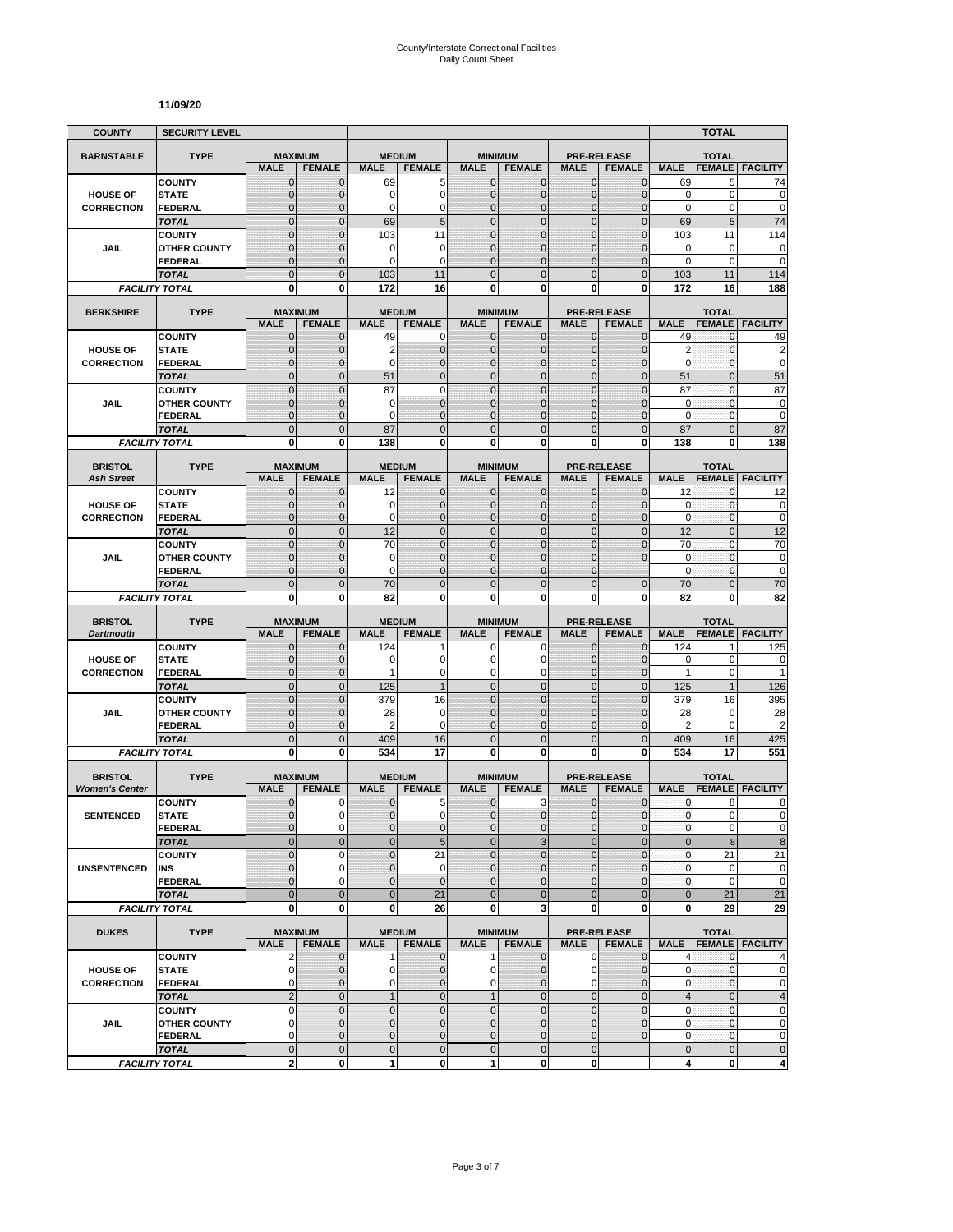# County/Interstate Correctional Facilities Daily Count Sheet

| <b>ESSEX</b>                         | <b>TYPE</b>                           |                                  | <b>MAXIMUM</b>                | <b>MEDIUM</b>                    |                               | <b>MINIMUM</b>                |                              |                               | <b>PRE-RELEASE</b>            |                              | <b>TOTAL</b>                  |                        |
|--------------------------------------|---------------------------------------|----------------------------------|-------------------------------|----------------------------------|-------------------------------|-------------------------------|------------------------------|-------------------------------|-------------------------------|------------------------------|-------------------------------|------------------------|
| <b>Middleton</b>                     |                                       | <b>MALE</b>                      | <b>FEMALE</b>                 | <b>MALE</b>                      | <b>FEMALE</b>                 | <b>MALE</b>                   | <b>FEMALE</b>                | <b>MALE</b>                   | <b>FEMALE</b>                 | <b>MALE</b>                  |                               | <b>FEMALE FACILITY</b> |
|                                      | <b>COUNTY</b>                         | 0                                | $\mathbf 0$                   | 196                              | 0                             | $\mathbf{0}$                  | $\mathbf{0}$                 | $\mathbf{0}$                  | $\Omega$                      | 196                          | 0                             | 196                    |
| <b>HOUSE OF</b>                      | <b>STATE</b>                          | 0                                | $\mathbf 0$                   | 0                                | 0                             | $\mathbf 0$                   | $\mathbf{0}$                 | $\mathbf{0}$                  | $\Omega$                      | $\Omega$                     | $\mathbf{0}$                  | 0                      |
| <b>CORRECTION</b>                    | <b>FEDERAL</b>                        | $\Omega$<br>$\mathbf 0$          | $\mathbf 0$<br>$\overline{0}$ | $\Omega$                         | $\overline{0}$<br>$\mathbf 0$ | $\mathbf{0}$<br>$\mathbf{0}$  | $\mathbf{0}$<br>$\mathbf{0}$ | $\mathbf{0}$<br>$\mathbf 0$   | $\Omega$<br>$\mathbf{0}$      | $\Omega$                     | $\mathbf{0}$<br>$\mathbf{0}$  | $\mathbf 0$<br>196     |
|                                      | <b>TOTAL</b><br><b>COUNTY</b>         | $\mathbf 0$                      | $\mathbf{0}$                  | 196<br>731                       | $\overline{1}$                | $\mathbf{0}$                  | $\mathbf 0$                  | $\mathbf{0}$                  | $\overline{0}$                | 196<br>731                   | $\mathbf{1}$                  | 732                    |
| JAIL                                 | <b>OTHER COUNTY</b>                   | $\mathbf{0}$                     | $\mathbf 0$                   | 0                                | 0                             | $\mathbf{0}$                  | $\Omega$                     | $\mathbf{0}$                  | ſ                             | $\Omega$                     | $\Omega$                      | 0                      |
|                                      | <b>FEDERAL</b>                        | $\mathbf{0}$                     |                               | $\Omega$                         | 0                             | $\mathbf 0$                   | $\mathbf 0$                  | $\mathbf{0}$                  | $\mathbf 0$                   | $\mathbf 0$                  | 0                             | $\mathbf 0$            |
|                                      | <b>TOTAL</b>                          | $\Omega$                         | $\mathbf 0$                   | 731                              | 1                             | $\mathbf{0}$                  | $\Omega$                     | $\overline{0}$                | $\Omega$                      | 731                          |                               | 732                    |
|                                      | <b>FACILITY TOTAL</b>                 | 0                                | 0                             | 927                              | 1                             | $\bf{0}$                      | 0                            | 0                             | 0                             | 927                          |                               | 928                    |
| <b>ESSEX</b>                         | <b>TYPE</b>                           |                                  | <b>MAXIMUM</b>                |                                  | <b>MEDIUM</b>                 |                               | <b>MINIMUM</b>               |                               | <b>PRE-RELEASE</b>            |                              | <b>TOTAL</b>                  |                        |
| W.I.T.                               |                                       | <b>MALE</b>                      | <b>FEMALE</b>                 | <b>MALE</b>                      | <b>FEMALE</b>                 | <b>MALE</b>                   | <b>FEMALE</b>                | <b>MALE</b>                   | <b>FEMALE</b>                 | <b>MALE</b>                  | <b>FEMALE</b>                 | <b>FACILITY</b>        |
|                                      | <b>COUNTY</b>                         | $\mathbf{0}$                     | 0                             | $\mathbf 0$                      | $\mathbf{0}$                  | $\mathbf{0}$                  | $\mathbf{0}$                 | 0                             | 15                            | 0                            | 15                            | 15                     |
| <b>SENTENCED</b>                     | <b>STATE</b>                          | 0                                | $\overline{0}$                | $\mathbf{0}$                     | 0                             | $\mathbf{0}$                  | $\mathbf{0}$                 | $\mathbf 0$                   | $\mathbf 0$                   | $\mathbf 0$                  | $\mathbf 0$                   | $\mathbf 0$            |
|                                      | <b>FEDERAL</b><br><b>TOTAL</b>        | $\overline{0}$<br>$\overline{0}$ | $\mathbf 0$<br>$\overline{0}$ | $\Omega$<br>$\mathbf 0$          | 0<br>$\overline{0}$           | $\mathbf{0}$<br>$\mathbf{0}$  | $\Omega$<br>$\overline{0}$   | 0<br>$\mathbf 0$              | $\Omega$<br>15                | $\mathbf{0}$<br>$\mathbf{0}$ | $\Omega$<br>15                | $\mathbf 0$<br>15      |
|                                      | <b>FACILITY TOTAL</b>                 | $\bf{0}$                         | 0                             | $\bf{0}$                         | O                             | $\bf{0}$                      | 0                            | 0                             | 15                            | $\bf{0}$                     | 15                            | 15                     |
|                                      |                                       |                                  |                               |                                  |                               |                               |                              |                               |                               |                              |                               |                        |
| <b>ESSEX</b>                         | <b>TYPE</b>                           |                                  | <b>MAXIMUM</b>                |                                  | <b>MEDIUM</b>                 |                               | <b>MINIMUM</b>               |                               | <b>PRE-RELEASE</b>            |                              | <b>TOTAL</b>                  |                        |
| LCAC                                 |                                       | <b>MALE</b>                      | <b>FEMALE</b>                 | <b>MALE</b>                      | <b>FEMALE</b>                 | <b>MALE</b>                   | <b>FEMALE</b>                | <b>MALE</b>                   | <b>FEMALE</b>                 | <b>MALE</b>                  | <b>FEMALE</b>                 | <b>FACILITY</b>        |
|                                      | <b>COUNTY</b>                         | 0                                | $\mathbf 0$                   | $\mathbf{0}$                     | 0                             | $\mathbf 0$                   | $\mathbf{0}$                 | 81                            | $\Omega$                      | 81                           | $\mathbf 0$                   | 81                     |
| <b>HOUSE OF</b>                      | <b>STATE</b>                          | $\Omega$<br>0                    | $\mathbf 0$<br>$\overline{0}$ | $\Omega$<br>$\mathbf{0}$         | 0<br>0                        | $\Omega$<br>$\mathbf 0$       | $\Omega$<br>$\overline{0}$   | 1<br>$\mathbf 0$              | $\Omega$<br>$\mathcal{C}$     | 1<br>$\mathbf 0$             | $\Omega$<br>$\mathbf{0}$      | $\mathbf 0$            |
| <b>CORRECTION</b>                    | <b>FEDERAL</b><br><b>TOTAL</b>        | $\overline{0}$                   | $\overline{0}$                | $\overline{0}$                   | $\overline{0}$                | $\mathbf 0$                   | $\Omega$                     | 82                            | $\overline{0}$                | 82                           | $\Omega$                      | 82                     |
|                                      | <b>FACILITY TOTAL</b>                 | 0                                | 0                             | 0                                | 0                             | $\bf{0}$                      | 0                            | 82                            | 0                             | 82                           | 0                             | 82                     |
|                                      |                                       |                                  |                               |                                  |                               |                               |                              |                               |                               |                              |                               |                        |
| <b>FRANKLIN</b>                      | <b>TYPE</b>                           |                                  | <b>MAXIMUM</b>                |                                  | <b>MEDIUM</b>                 |                               | <b>MINIMUM</b>               |                               | <b>PRE-RELEASE</b>            |                              | <b>TOTAL</b>                  |                        |
|                                      |                                       | <b>MALE</b>                      | <b>FEMALE</b>                 | <b>MALE</b>                      | <b>FEMALE</b>                 | <b>MALE</b>                   | <b>FEMALE</b>                | <b>MALE</b>                   | <b>FEMALE</b>                 | <b>MALE</b>                  | <b>FEMALE</b>                 | <b>FACILITY</b>        |
|                                      | <b>COUNTY</b>                         | 0                                | 0                             | 43                               | 1                             | $\mathbf{0}$                  | 0                            | 0                             | $\Omega$                      | 43                           | $\overline{\mathbf{1}}$       | 44                     |
| <b>HOUSE OF</b><br><b>CORRECTION</b> | <b>OTHER - VT</b><br><b>STATE</b>     | 0<br>0                           | $\overline{0}$<br>$\mathbf 0$ | 0<br>4                           | 0<br>0                        | $\mathbf 0$<br>$\overline{2}$ | $\Omega$                     | $\mathbf 0$<br>2              | $\sqrt{ }$                    | $\mathbf 0$<br>8             | $\mathbf 0$<br>$\overline{2}$ | 0<br>10                |
|                                      | <b>FEDERAL</b>                        | $\mathbf{0}$                     | $\overline{0}$                | $\Omega$                         | 0                             | $\mathbf{0}$                  | $\mathbf{0}$                 | $\mathbf 0$                   | $\overline{0}$                | $\mathbf 0$                  | $\mathbf 0$                   | $\mathbf 0$            |
|                                      | <b>TOTAL</b>                          | $\mathbf 0$                      | $\mathbf{0}$                  | 47                               | $\overline{1}$                | $\overline{2}$                | $\mathbf{1}$                 | $\overline{2}$                | 1                             | 51                           | 3                             | 54                     |
|                                      | <b>COUNTY</b>                         | $\mathbf 0$                      | $\mathbf 0$                   | 59                               | 10                            | $\mathbf 0$                   | $\mathbf 0$                  | $\mathbf{0}$                  | $\overline{0}$                | 59                           | 10                            | 69                     |
| <b>JAIL</b>                          | <b>OTHER COUNTY</b>                   | $\overline{0}$                   | $\mathbf 0$                   | 20                               | 0                             | $\Omega$                      | $\Omega$                     | $\mathbf 0$                   | $\sqrt{ }$                    | 20                           | $\Omega$                      | 20                     |
|                                      | <b>FEDERAL</b>                        | $\overline{0}$                   | $\overline{0}$                | 3                                | 0                             | $\mathbf{0}$                  | $\overline{0}$               | $\mathbf{0}$                  | $\mathbf 0$                   | 3                            | $\mathbf 0$                   | 3                      |
|                                      | <b>TOTAL</b><br><b>FACILITY TOTAL</b> | $\mathbf 0$<br>$\mathbf 0$       | $\mathbf 0$<br>0              | 82<br>129                        | 10<br>11                      | $\mathbf 0$<br>$\overline{2}$ | $\overline{0}$<br>1          | $\mathbf 0$<br>$\overline{2}$ | $\Omega$                      | 82<br>133                    | 10<br>13                      | 92<br>146              |
|                                      |                                       |                                  |                               |                                  |                               |                               |                              |                               |                               |                              |                               |                        |
| <b>HAMPDEN</b>                       | <b>TYPE</b>                           |                                  | <b>MAXIMUM</b>                | <b>MEDIUM</b>                    |                               | <b>MINIMUM</b>                |                              |                               | <b>PRE-RELEASE</b>            |                              | <b>TOTAL</b>                  |                        |
| <b>HOC/JAIL</b>                      |                                       | <b>MALE</b>                      | <b>FEMALE</b>                 | <b>MALE</b>                      | <b>FEMALE</b>                 | <b>MALE</b>                   | <b>FEMALE</b>                | <b>MALE</b>                   | <b>FEMALE</b>                 | <b>MALE</b>                  | <b>FEMALE</b>                 | <b>FACILITY</b>        |
|                                      | <b>COUNTY</b>                         | $\mathbf{0}$                     | 0                             | 103                              | 0                             | 26                            | $\mathbf 0$                  | 0                             | $\Omega$                      | 129                          | $\mathbf 0$                   | 129                    |
| <b>HOUSE OF</b><br><b>CORRECTION</b> | <b>STATE</b><br><b>STATE - ELMO</b>   | $\Omega$                         | $\overline{0}$                | 22                               | 0                             | 13                            | $\Omega$                     | 1<br>0                        | $\Omega$<br>$\Omega$          | 36<br>0                      | $\mathbf{0}$<br>$\mathbf 0$   | 36<br>0                |
|                                      | <b>FEDERAL</b>                        | $\mathbf{0}$                     | $\mathbf 0$                   | 0                                | 0                             | 0                             | $\mathbf 0$                  | $\mathbf 0$                   | $\overline{0}$                | $\Omega$                     | $\mathbf{0}$                  | 0                      |
|                                      | <b>TOTAL</b>                          | $\mathbf{0}$                     | $\overline{0}$                | 125                              | $\overline{0}$                | 39                            | $\mathbf{0}$                 | $\mathbf{1}$                  | $\overline{0}$                | 165                          | $\mathbf{0}$                  | 165                    |
|                                      | <b>COUNTY</b>                         | $\Omega$                         | $\overline{0}$                | 475                              | $\overline{0}$                | $\Omega$                      | $\Omega$                     | $\overline{0}$                | $\Omega$                      | 475                          | $\Omega$                      | 475                    |
| JAIL                                 | <b>OTHER COUNTY</b>                   | 0                                | $\mathbf 0$                   | 0                                | 0                             | $\mathbf{0}$                  | $\Omega$                     | $\mathbf 0$                   | $\Omega$                      | $\mathbf 0$                  | $\mathbf{0}$                  | 0                      |
|                                      | <b>FEDERAL</b>                        | $\Omega$                         | $\Omega$                      | 14                               | $\Omega$                      |                               | $\Omega$                     | $\mathbf 0$                   | $\Omega$                      | 15                           | $\Omega$                      | 15                     |
|                                      | <b>TOTAL</b>                          | $\overline{0}$                   | $\sqrt{ }$                    | 489                              | $\overline{0}$                |                               | $\Omega$                     | $\overline{0}$                |                               | 490                          |                               | 490                    |
|                                      | <b>FACILITY TOTAL</b>                 | $\mathbf{0}$                     | 0                             | 614                              | 0                             | 40                            | 0                            | 1                             | 0                             | 655                          | 0                             | 655                    |
| <b>HAMPDEN</b>                       | <b>TYPE</b>                           |                                  | <b>MAXIMUM</b>                |                                  | <b>MEDIUM</b>                 |                               | <b>MINIMUM</b>               |                               | PRE-RELEASE                   |                              | <b>TOTAL</b>                  |                        |
| <b>WMCAC</b>                         |                                       | <b>MALE</b>                      | <b>FEMALE</b>                 | <b>MALE</b>                      | <b>FEMALE</b>                 | <b>MALE</b>                   | <b>FEMALE</b>                | <b>MALE</b>                   | <b>FEMALE</b>                 | <b>MALE</b>                  |                               | <b>FEMALE FACILITY</b> |
|                                      | <b>COUNTY</b>                         | 0                                | $\mathbf 0$                   | $\mathbf{0}$                     | 0                             | 36                            | 0                            | $\mathbf 0$                   | $\mathbf 0$                   | 36                           | 0                             | 36                     |
| <b>HOUSE OF</b>                      | <b>STATE</b>                          | 0                                | $\mathbf{0}$                  | $\mathbf{0}$                     | 0                             | $\pmb{0}$                     | 0                            | $\mathbf{0}$                  | $\overline{0}$                | $\mathbf 0$                  | $\mathbf 0$                   | 0                      |
| <b>CORRECTION</b>                    | <b>FEDERAL</b><br><b>TOTAL</b>        | 0<br>$\mathbf 0$                 | $\overline{0}$<br>$\mathbf 0$ | $\overline{0}$<br>$\overline{0}$ | 0<br>$\mathbf 0$              | $\mathbf 0$<br>36             | 0<br>$\mathbf 0$             | 0<br>$\mathbf 0$              | $\overline{0}$<br>$\mathbf 0$ | $\mathbf 0$<br>36            | $\mathbf 0$<br>$\mathbf 0$    | $\pmb{0}$<br>36        |
|                                      | <b>FACILITY TOTAL</b>                 | 0                                | 0                             | $\mathbf{0}$                     | 0                             | 36                            | 0                            | 0                             | $\mathbf 0$                   | 36                           | 0                             | 36                     |
|                                      |                                       |                                  |                               |                                  |                               |                               |                              |                               |                               |                              |                               |                        |
| <b>HAMPDEN</b>                       | <b>TYPE</b>                           |                                  | <b>MAXIMUM</b>                |                                  | <b>MEDIUM</b>                 |                               | <b>MINIMUM</b>               |                               | <b>PRE-RELEASE</b>            |                              | <b>TOTAL</b>                  |                        |
| <b>Women's Center</b>                |                                       | <b>MALE</b>                      | <b>FEMALE</b>                 | <b>MALE</b>                      | <b>FEMALE</b>                 | <b>MALE</b>                   | <b>FEMALE</b>                | <b>MALE</b>                   | <b>FEMALE</b>                 | <b>MALE</b>                  |                               | <b>FEMALE FACILITY</b> |
|                                      | <b>COUNTY</b>                         | 0                                | 0<br>$\mathbf 0$              | 0                                | 18                            | $\bf{0}$<br>$\mathbf{0}$      | 9                            | 0                             | 0                             | 0                            | 27                            | 27                     |
| <b>HOUSE OF</b><br><b>CORRECTION</b> | <b>STATE</b><br><b>FEDERAL</b>        | $\mathbf{0}$<br>0                | 0                             | $\mathbf 0$<br>0                 | 2<br>$\mathbf 0$              | $\mathbf 0$                   | 2<br>0                       | $\mathbf{0}$<br>$\mathbf{0}$  | 0<br>0                        | $\mathbf{0}$<br>$\mathbf 0$  | $\overline{4}$<br>$\mathbf 0$ | 4<br>$\mathbf 0$       |
|                                      | <b>TOTAL</b>                          | $\mathbf{0}$                     | $\mathbf{0}$                  | $\overline{0}$                   | 20                            | $\overline{0}$                | 11                           | $\mathbf{0}$                  | $\mathbf{0}$                  | $\overline{0}$               | 31                            | 31                     |
|                                      | <b>COUNTY</b>                         | $\mathbf 0$                      | $\mathbf 0$                   | $\Omega$                         | 49                            | $\mathbf{0}$                  | $\Omega$                     | $\overline{0}$                | $\overline{0}$                | $\mathbf 0$                  | 49                            | 49                     |
| JAIL                                 | <b>OTHER COUNTY</b>                   | $\overline{0}$                   | 0                             | $\mathbf{0}$                     | $\mathbf 0$                   | $\mathbf{0}$                  | $\mathbf{0}$                 | $\mathbf{0}$                  | $\Omega$                      | $\mathbf 0$                  | $\mathbf 0$                   | 0                      |
|                                      | FEDERAL                               | 0                                | 0                             | $\mathbf{0}$                     | 0                             | $\mathbf 0$                   | $\mathbf{0}$                 | 0                             | $\overline{0}$                | $\mathbf 0$                  | $\mathbf 0$                   | $\pmb{0}$              |
|                                      | <b>TOTAL</b>                          | $\mathbf{0}$<br>0                | $\mathbf 0$<br>$\pmb{0}$      | $\overline{0}$<br>$\pmb{0}$      | 49<br>69                      | $\bf{0}$<br>$\mathbf 0$       | $\mathbf{0}$<br>11           | $\bf{0}$<br>$\mathbf{0}$      | $\pmb{0}$<br>$\mathbf 0$      | $\mathbf{0}$<br>$\pmb{0}$    | 49<br>80                      | 49<br>80               |
| <b>FACILITY TOTAL</b>                |                                       |                                  |                               |                                  |                               |                               |                              |                               |                               |                              |                               |                        |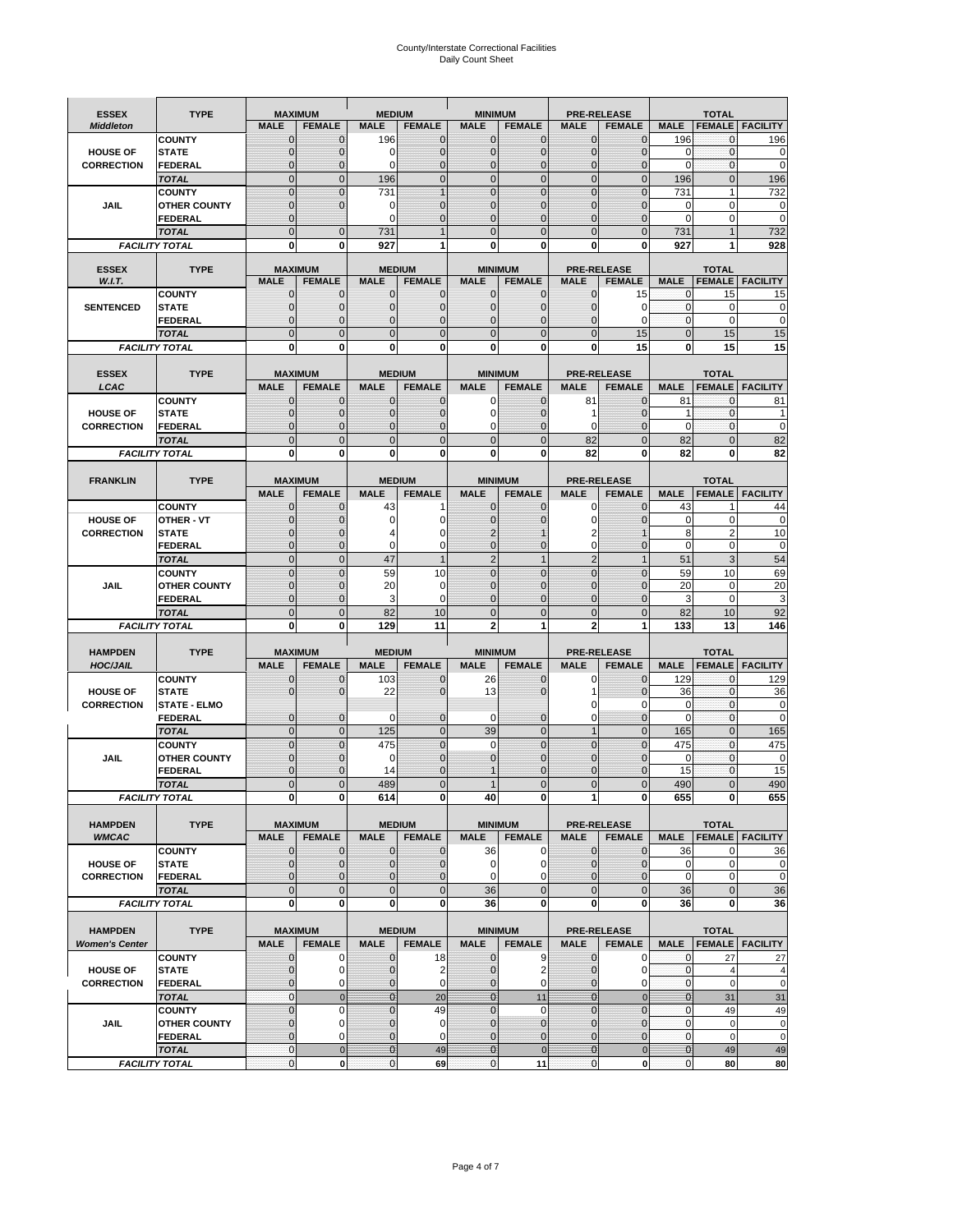| <b>HAMPSHIRE</b>                     | <b>TYPE</b>                           |                              | <b>MAXIMUM</b>                  |                            | <b>MEDIUM</b>                  |                            | <b>MINIMUM</b>                  |                            | <b>PRE-RELEASE</b>                  |                   | <b>TOTAL</b>                   |                        |
|--------------------------------------|---------------------------------------|------------------------------|---------------------------------|----------------------------|--------------------------------|----------------------------|---------------------------------|----------------------------|-------------------------------------|-------------------|--------------------------------|------------------------|
|                                      |                                       | <b>MALE</b>                  | <b>FEMALE</b>                   | <b>MALE</b>                | <b>FEMALE</b>                  | <b>MALE</b>                | <b>FEMALE</b>                   | <b>MALE</b>                | <b>FEMALE</b>                       | <b>MALE</b>       | <b>FEMALE</b>                  | <b>FACILITY</b>        |
|                                      | <b>COUNTY</b>                         | $\mathbf{0}$                 | $\mathbf 0$                     | 21                         | $\mathbf 0$                    | 4                          | $\mathbf{0}$                    | $\overline{2}$             | $\overline{0}$                      | 27                | 0                              | 27                     |
| <b>HOUSE OF</b>                      | <b>STATE</b>                          | $\mathbf{0}$                 | 0                               | 1                          | 0                              | 0                          | $\overline{0}$                  | 5                          | $\mathbf 0$                         | 6                 | $\mathbf 0$                    | 6                      |
| <b>CORRECTION</b>                    | FEDERAL                               | $\mathbf 0$                  | $\mathbf 0$                     | 0                          | $\overline{0}$                 | 0                          | $\overline{0}$                  | $\mathbf{0}$               | $\overline{0}$                      | $\mathbf 0$       | $\mathbf{0}$                   | 0                      |
|                                      | <b>TOTAL</b>                          | $\mathbf{0}$                 | $\overline{0}$                  | 22                         | $\mathbf 0$                    | $\overline{4}$             | $\overline{0}$                  | $\overline{7}$             |                                     | 33                | $\pmb{0}$                      | 33                     |
|                                      | <b>COUNTY</b>                         | $\mathbf 0$                  | $\mathbf 0$                     | 74                         | $\mathbf 0$                    | $\overline{0}$             | $\overline{0}$                  | $\mathbf 0$                | $\mathbf 0$                         | 74                | $\mathbf 0$                    | 74                     |
| <b>JAIL</b>                          | <b>OTHER COUNTY</b>                   | 0                            | $\mathbf 0$                     | $\mathbf 0$                | $\pmb{0}$                      | $\mathbf 0$                | $\mathbf 0$                     | 0                          | $\mathbf 0$                         | 0                 | $\mathbf{0}$                   | 0                      |
|                                      | <b>FEDERAL</b>                        | $\mathbf{0}$                 | $\mathbf 0$                     | 4                          | 0                              | $\overline{0}$             | $\mathbf{0}$                    | $\overline{0}$             | $\overline{0}$                      | $\overline{4}$    | $\mathbf{0}$                   | $\overline{4}$         |
|                                      | <b>TOTAL</b>                          | $\mathbf{0}$                 | $\mathbf 0$                     | 78                         | $\overline{0}$                 | $\overline{0}$             | $\overline{0}$                  | $\mathbf 0$                |                                     | 78                | $\mathbf 0$                    | 78                     |
|                                      | <b>FACILITY TOTAL</b>                 | 0                            | 0                               | 100                        | 0                              | 4                          | 0                               | 7                          |                                     | 111               | 0                              | 111                    |
|                                      | <b>TYPE</b>                           |                              |                                 |                            |                                |                            | <b>MINIMUM</b>                  |                            |                                     |                   | <b>TOTAL</b>                   |                        |
| <b>MIDDLESEX</b><br>E. Cambridge     |                                       | <b>MALE</b>                  | <b>MAXIMUM</b><br><b>FEMALE</b> | <b>MALE</b>                | <b>MEDIUM</b><br><b>FEMALE</b> | <b>MALE</b>                | <b>FEMALE</b>                   | <b>MALE</b>                | <b>PRE-RELEASE</b><br><b>FEMALE</b> | <b>MALE</b>       | <b>FEMALE</b>                  | <b>FACILITY</b>        |
|                                      | <b>COUNTY</b>                         | $\mathbf 0$                  | $\mathbf 0$                     | 0                          | 0                              | 0                          | $\mathbf 0$                     | 0                          | 0                                   | $\mathbf{0}$      | 0                              |                        |
| <b>HOUSE OF</b>                      | <b>STATE</b>                          | $\mathbf{0}$                 | 0                               | $\mathbf 0$                | 0                              | $\mathbf 0$                | $\overline{0}$                  | 0                          | $\overline{0}$                      | $\pmb{0}$         | $\mathbf 0$                    | 0                      |
| <b>CORRECTION</b>                    | <b>FEDERAL</b>                        | $\mathbf 0$                  | $\mathbf 0$                     | $\mathbf 0$                | $\mathbf 0$                    | $\mathbf 0$                | $\mathbf 0$                     | $\mathbf 0$                | $\overline{0}$                      | $\mathbf{0}$      | $\mathbf 0$                    | 0                      |
|                                      | <b>TOTAL</b>                          | $\mathbf{0}$                 | $\overline{0}$                  | $\overline{0}$             | $\mathbf{0}$                   | $\mathbf{0}$               | $\mathbf 0$                     | $\mathbf{0}$               | $\overline{0}$                      | $\pmb{0}$         | $\mathbf{0}$                   | $\mathbf 0$            |
|                                      | <b>COUNTY</b>                         | $\mathbf{0}$                 | $\mathbf 0$                     | $\mathbf 0$                | $\mathbf 0$                    | $\mathbf{0}$               | $\mathbf{0}$                    | $\mathbf{0}$               | $\mathbf 0$                         | $\bf 0$           | $\pmb{0}$                      | 0                      |
| JAIL                                 | <b>OTHER COUNTY</b>                   | $\mathbf{0}$                 | $\mathbf 0$                     | $\mathbf 0$                | $\mathbf 0$                    | $\mathbf{0}$               | $\Omega$                        | $\mathbf{0}$               | $\mathbf 0$                         | $\mathbf{0}$      | $\mathbf{0}$                   | 0                      |
|                                      | <b>FEDERAL</b>                        | $\mathbf{0}$                 | $\mathbf{0}$                    | $\mathbf{0}$               | $\mathbf{0}$                   | $\bf 0$                    | $\mathbf{0}$                    | $\pmb{0}$                  | $\mathbf 0$                         | $\mathbf{0}$      | $\pmb{0}$                      | 0                      |
|                                      | <b>TOTAL</b>                          | $\mathbf{0}$                 | $\overline{0}$                  | $\mathbf{0}$               | $\mathbf 0$                    | $\mathbf{0}$               | $\mathbf 0$                     | $\mathbf{0}$               | $\overline{0}$                      | $\mathbf 0$       | $\mathbf 0$                    | $\overline{0}$         |
|                                      | <b>FACILITY TOTAL</b>                 | 0                            | 0                               | $\mathbf 0$                | 0                              | 0                          | $\mathbf{0}$                    | $\bf{0}$                   | 0                                   | 0                 | 0                              | O                      |
|                                      | <b>TYPE</b>                           |                              |                                 |                            |                                |                            |                                 |                            |                                     |                   |                                |                        |
| <b>MIDDLESEX</b><br><b>Billerica</b> |                                       | <b>MALE</b>                  | <b>MAXIMUM</b><br><b>FEMALE</b> | <b>MALE</b>                | <b>MEDIUM</b><br><b>FEMALE</b> | <b>MALE</b>                | <b>MINIMUM</b><br><b>FEMALE</b> | <b>MALE</b>                | <b>PRE-RELEASE</b><br><b>FEMALE</b> | <b>MALE</b>       | <b>TOTAL</b><br><b>FEMALE</b>  | <b>FACILITY</b>        |
|                                      | <b>COUNTY</b>                         | 0                            | $\mathbf 0$                     | 144                        | $\mathbf{0}$                   | 9                          | $\mathbf{0}$                    | 20                         | $\overline{0}$                      | 173               | 0                              | 173                    |
| <b>HOUSE OF</b>                      | <b>STATE</b>                          | 0                            | $\overline{0}$                  | $\Omega$                   | $\mathbf{0}$                   | $\mathbf 0$                | $\mathbf{0}$                    | 0                          | $\overline{0}$                      | 0                 | $\mathbf 0$                    | 0                      |
| <b>CORRECTION</b>                    | <b>FEDERAL</b>                        | 0                            | $\mathbf 0$                     | 0                          | $\mathbf{0}$                   | 0                          | $\mathbf{0}$                    | $\mathbf 0$                | $\mathbf 0$                         | $\mathbf 0$       | $\pmb{0}$                      | 0                      |
|                                      | <b>TOTAL</b>                          | $\mathbf{0}$                 | $\overline{0}$                  | 144                        | $\mathbf{0}$                   | 9                          | $\mathbf{0}$                    | 20                         | $\overline{0}$                      | 173               | $\mathbf{0}$                   | 173                    |
|                                      | <b>COUNTY</b>                         | $\mathbf 0$                  | $\overline{0}$                  | 387                        | $\overline{0}$                 | $\overline{0}$             | $\overline{0}$                  | $\mathbf 0$                | $\overline{0}$                      | 387               | $\mathbf 0$                    | 387                    |
| <b>JAIL</b>                          | <b>OTHER COUNTY</b>                   | 0                            | 0                               | 0                          | 0                              | $\mathbf 0$                | $\overline{0}$                  | 0                          | $\mathbf 0$                         | 0                 | 0                              | 0                      |
|                                      | <b>FEDERAL</b>                        | 0                            | $\overline{0}$                  | $\Omega$                   | $\mathbf 0$                    | $\overline{0}$             | $\mathbf 0$                     | 0                          | $\mathbf 0$                         | $\mathbf 0$       | $\mathbf{0}$                   | 0                      |
|                                      | <b>TOTAL</b>                          | $\mathbf{0}$                 | $\mathbf 0$                     | 387                        | $\mathbf 0$                    | $\mathbf{0}$               | $\mathbf 0$                     | $\mathbf{0}$               | $\overline{0}$                      | 387               | $\mathbf 0$                    | 387                    |
|                                      | <b>FACILITY TOTAL</b>                 |                              | 0                               | 531                        | 0                              | 9                          | 0                               | 20                         | 0                                   | 560               | 0                              | 560                    |
|                                      |                                       |                              |                                 |                            |                                |                            |                                 |                            |                                     |                   |                                |                        |
|                                      |                                       |                              |                                 |                            |                                |                            |                                 |                            |                                     |                   |                                |                        |
| <b>NORFOLK</b>                       | <b>TYPE</b>                           |                              | <b>MAXIMUM</b>                  |                            | <b>MEDIUM</b>                  |                            | <b>MINIMUM</b>                  |                            | <b>PRE-RELEASE</b>                  |                   | <b>TOTAL</b>                   |                        |
| Dedham / RT 128                      |                                       | <b>MALE</b>                  | <b>FEMALE</b>                   | <b>MALE</b>                | <b>FEMALE</b>                  | <b>MALE</b>                | <b>FEMALE</b>                   | <b>MALE</b>                | <b>FEMALE</b>                       | <b>MALE</b>       | <b>FEMALE</b>                  | <b>FACILITY</b>        |
| <b>HOUSE OF</b>                      | <b>COUNTY</b><br><b>STATE</b>         | $\mathbf{0}$<br>$\mathbf{0}$ | $\mathbf 0$<br>$\overline{0}$   | 73<br>$\mathbf 0$          | $\mathbf{0}$<br>$\overline{0}$ | 0<br>$\mathbf 0$           | $\mathbf{0}$<br>$\mathbf{0}$    | 16<br>0                    | $\mathbf 0$<br>$\overline{0}$       | 89<br>0           | 0<br>$\mathbf 0$               | 89<br>0                |
| <b>CORRECTION</b>                    | <b>FEDERAL</b>                        | 0                            | 0                               | 0                          | 0                              | 0                          | $\overline{0}$                  | 0                          | 0                                   | $\mathbf 0$       | 0                              | 0                      |
|                                      | <b>TOTAL</b>                          | $\mathbf{0}$                 | $\mathbf 0$                     | 73                         | $\overline{0}$                 | $\mathbf 0$                | $\overline{0}$                  | 16                         | $\overline{0}$                      | 89                | $\mathbf{0}$                   | 89                     |
|                                      | <b>COUNTY</b>                         | $\mathbf{0}$                 | $\overline{0}$                  | 244                        | $\overline{0}$                 | $\overline{0}$             | $\overline{0}$                  | $\mathbf 0$                | $\overline{0}$                      | 244               | $\mathbf 0$                    | 244                    |
| <b>JAIL</b>                          | INS                                   | $\mathbf 0$                  | 0                               | 0                          | 0                              | $\mathbf{0}$               | $\overline{0}$                  | 0                          | $\mathbf 0$                         | 0                 | 0                              | $\mathbf 0$            |
|                                      | FEDERAL                               | $\mathbf{0}$                 | $\overline{0}$                  | 66                         | $\overline{0}$                 | $\overline{0}$             | $\overline{0}$                  | $\overline{0}$             | $\mathbf 0$                         | 66                | $\mathbf{0}$                   | 66                     |
|                                      | <b>TOTAL</b>                          | $\mathbf 0$                  | $\overline{0}$                  | 310                        | $\overline{0}$                 | $\overline{0}$             | $\overline{0}$                  | $\overline{0}$             | $\overline{0}$                      | 310               | $\overline{0}$                 | 310                    |
|                                      | <b>FACILITY TOTAL</b>                 | 0                            | 0                               | 383                        | 0                              | 0                          | $\mathbf 0$                     | 16                         | 0                                   | 399               | 0                              | 399                    |
|                                      |                                       |                              |                                 |                            |                                |                            |                                 |                            |                                     |                   |                                |                        |
| <b>NORFOLK</b>                       | <b>TYPE</b>                           |                              | <b>MAXIMUM</b>                  |                            | <b>MEDIUM</b>                  |                            | <b>MINIMUM</b>                  |                            | <b>PRE-RELEASE</b>                  |                   | <b>TOTAL</b>                   |                        |
| <b>Braintree</b>                     |                                       | <b>MALE</b>                  | <b>FEMALE</b><br>$\mathbf 0$    | <b>MALE</b><br>$\mathbf 0$ | <b>FEMALE</b>                  | <b>MALE</b>                | <b>FEMALE</b><br>$\mathbf{0}$   | <b>MALE</b>                | <b>FEMALE</b>                       | <b>MALE</b>       | <b>FEMALE</b>                  | <b>FACILITY</b><br>0   |
| <b>HOUSE OF</b>                      | <b>COUNTY</b><br><b>STATE</b>         | 0<br>$\mathbf{0}$            | $\mathbf{0}$                    | $\mathbf{O}$               | 0<br>$\mathbf{0}$              | 0<br>$\mathbf{0}$          | $\overline{0}$                  | 0<br>$\mathbf{0}$          | 0<br>$\overline{0}$                 | 0<br>$\mathbf{0}$ | 0<br>$\mathbf{0}$              | 0                      |
| <b>CORRECTION</b>                    | FEDERAL                               | $\mathbf 0$                  | 0                               | $\mathbf 0$                | $\mathbf 0$                    | $\mathbf 0$                | $\overline{0}$                  | 0                          | $\mathbf 0$                         | $\mathbf 0$       | $\mathbf 0$                    | 0                      |
|                                      | <b>TOTAL</b>                          | $\pmb{0}$                    | $\mathbf{0}$                    | $\mathbf 0$                | $\mathbf 0$                    | $\mathbf{0}$               | $\mathbf 0$                     | $\mathbf 0$                | $\pmb{0}$                           | $\mathbf 0$       | $\pmb{0}$                      | $\mathbf 0$            |
|                                      | <b>FACILITY TOTAL</b>                 | $\mathbf 0$                  | 0                               | $\mathbf{0}$               | 0                              | 0                          | <sub>0</sub>                    | $\mathbf 0$                | 0                                   | $\mathbf 0$       | $\mathbf 0$                    | $\mathbf{0}$           |
|                                      |                                       |                              |                                 |                            |                                |                            |                                 |                            |                                     |                   |                                |                        |
| <b>PLYMOUTH</b>                      | <b>TYPE</b>                           |                              | <b>MAXIMUM</b>                  |                            | <b>MEDIUM</b>                  |                            | <b>MINIMUM</b>                  |                            | <b>PRE-RELEASE</b>                  |                   | <b>TOTAL</b>                   |                        |
|                                      |                                       | <b>MALE</b>                  | <b>FEMALE</b>                   | <b>MALE</b>                | <b>FEMALE</b>                  | <b>MALE</b>                | <b>FEMALE</b>                   | <b>MALE</b>                | <b>FEMALE</b>                       | <b>MALE</b>       |                                | <b>FEMALE</b> FACILITY |
|                                      | <b>COUNTY</b>                         | $\mathbf{0}$                 | $\mathbf{0}$                    | 69                         | $\mathbf 0$                    | 0                          | $\mathbf{0}$                    | $\mathbf 0$                | $\mathbf{0}$                        | 69                | $\mathbf 0$                    | 69                     |
| <b>HOUSE OF</b>                      | <b>STATE</b>                          | $\mathbf 0$                  | $\mathbf 0$                     | 19                         | $\pmb{0}$                      | $\pmb{0}$                  | $\mathbf 0$                     | $\mathbf 0$                | $\overline{0}$                      | 19                | $\mathbf 0$                    | 19                     |
| <b>CORRECTION</b>                    | <b>FEDERAL</b>                        | $\mathbf{0}$                 | $\mathbf 0$                     | 0<br>$\mathbf 0$           | $\mathbf 0$                    | $\mathbf 0$                | $\mathbf{0}$<br>$\overline{0}$  | 0                          | $\overline{0}$<br>$\overline{0}$    | $\mathbf 0$       | $\mathbf 0$                    | $\mathbf 0$            |
|                                      | <b>DYS</b><br><b>TOTAL</b>            | $\pmb{0}$<br>$\mathbf 0$     | $\mathbf{0}$<br>$\mathbf 0$     | 88                         | $\pmb{0}$<br>$\mathbf 0$       | $\mathbf 0$<br>$\mathbf 0$ | $\mathbf 0$                     | $\mathbf 0$<br>$\mathbf 0$ | $\pmb{0}$                           | $\mathbf 0$<br>88 | $\overline{0}$<br>$\mathbf{0}$ | $\mathbf 0$            |
|                                      | <b>COUNTY</b>                         | $\pmb{0}$                    | $\mathbf 0$                     | 198                        | $\mathbf 0$                    | $\mathbf{0}$               | $\overline{0}$                  | $\mathbf 0$                | $\pmb{0}$                           | 198               | $\mathbf 0$                    | 88<br>198              |
| JAIL                                 | <b>OTHER COUNTY</b>                   | $\mathbf{0}$                 | $\mathbf{0}$                    | 118                        | $\pmb{0}$                      | $\mathbf 0$                | $\overline{0}$                  | 0                          | $\mathbf 0$                         | 118               | $\mathbf 0$                    | 118                    |
|                                      | <b>FEDERAL</b>                        | $\mathbf 0$                  | $\mathbf 0$                     | 234                        | 0                              | $\mathbf 0$                | $\mathbf 0$                     | $\mathbf 0$                | $\mathbf 0$                         | 234               | $\mathbf{0}$                   | 234                    |
|                                      | 52A's                                 | $\mathbf{0}$                 | $\mathbf 0$                     | 0                          | $\mathbf{0}$                   | $\mathbf 0$                | $\overline{0}$                  | $\mathbf 0$                | $\mathbf 0$                         | $\mathbf 0$       | $\mathbf{0}$                   | $\mathbf 0$            |
|                                      | Non 52A's                             | $\mathbf 0$                  | $\mathbf{0}$                    | 0                          | 0                              | $\mathbf 0$                | $\overline{0}$                  | $\mathbf 0$                | 0                                   | $\mathbf 0$       | $\mathbf 0$                    | $\mathbf 0$            |
|                                      | <b>TOTAL</b><br><b>FACILITY TOTAL</b> | $\mathbf{0}$<br>$\mathbf 0$  | $\mathbf 0$<br>0                | 550<br>638                 | $\overline{0}$<br>0            | $\mathbf 0$<br>0           | $\overline{0}$<br>0             | $\mathbf 0$<br>$\pmb{0}$   | $\pmb{0}$<br>0                      | 550<br>638        | $\mathbf 0$<br>$\mathbf 0$     | 550<br>638             |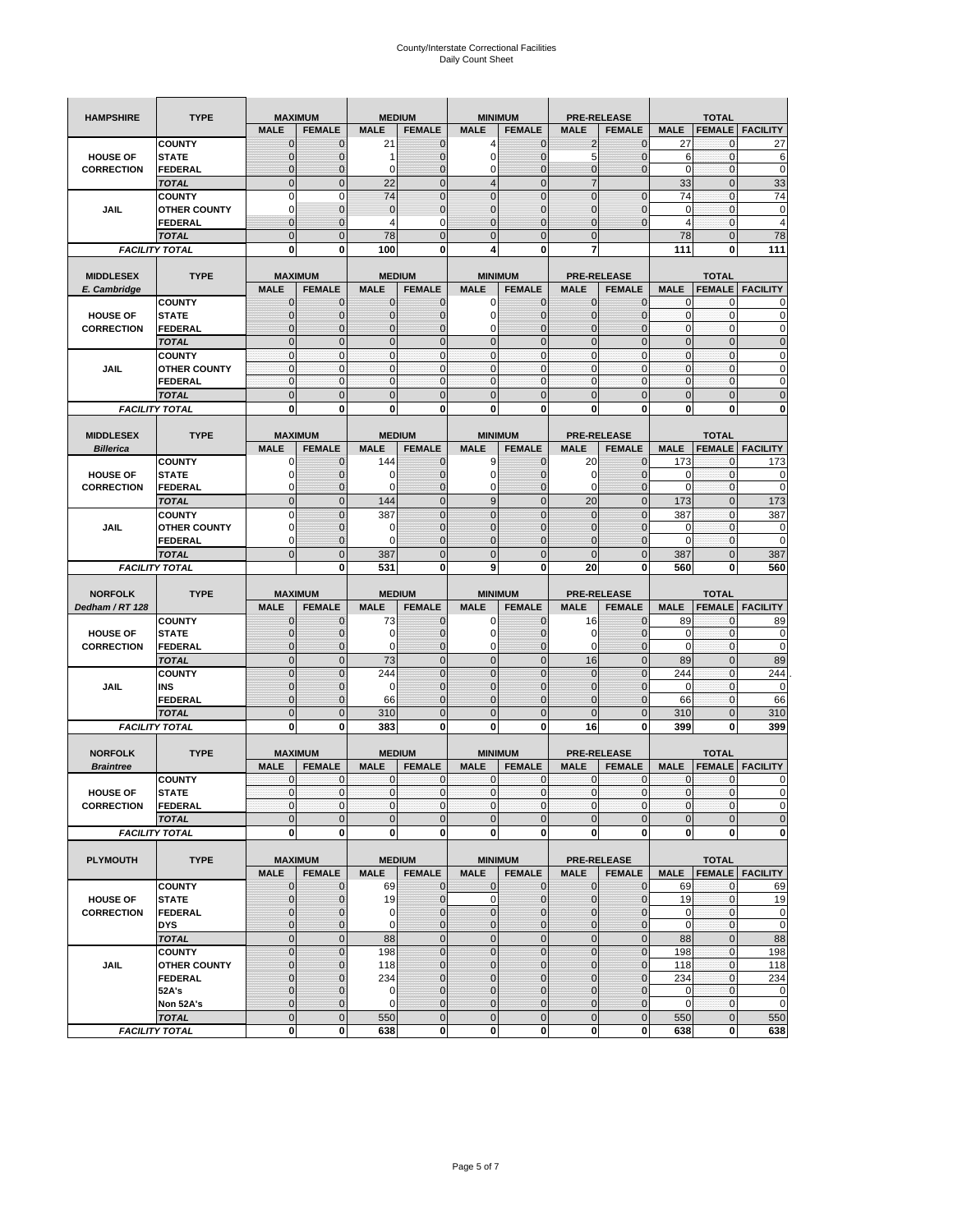# County/Interstate Correctional Facilities Daily Count Sheet

| <b>SUFFOLK</b>        | <b>TYPE</b>           |                              | <b>MAXIMUM</b> |               | <b>MEDIUM</b>  |              | <b>MINIMUM</b> |                | <b>PRE-RELEASE</b> |             | <b>TOTAL</b>  |                 |  |
|-----------------------|-----------------------|------------------------------|----------------|---------------|----------------|--------------|----------------|----------------|--------------------|-------------|---------------|-----------------|--|
| <b>Nashua Street</b>  |                       | <b>MALE</b>                  | <b>FEMALE</b>  | <b>MALE</b>   | <b>FEMALE</b>  | <b>MALE</b>  | <b>FEMALE</b>  | <b>MALE</b>    | <b>FEMALE</b>      | <b>MALE</b> | <b>FEMALE</b> | <b>FACILITY</b> |  |
|                       | <b>COUNTY</b>         | $\Omega$                     | $\mathbf{0}$   | 434           | 0              | $\mathbf{0}$ | $\Omega$       | $\mathbf{0}$   | $\Omega$           | 434         | $\Omega$      | 434             |  |
| JAIL                  | <b>OTHER COUNTY</b>   | $\Omega$                     | $\Omega$       | $\Omega$      | 0              | $\Omega$     | $\Omega$       | $\Omega$       | $\Omega$           | $\Omega$    | $\Omega$      | 0               |  |
|                       | FEDERAL               | $\mathbf{0}$                 | 0              | 0             | 0              | $\mathbf{0}$ | $\mathbf{0}$   | $\mathbf{0}$   | $\mathbf{0}$       | $\Omega$    | 0             | 0               |  |
|                       | <b>TOTAL</b>          | $\Omega$                     | $\Omega$       | 434           | $\Omega$       | $\Omega$     | $\Omega$       | $\Omega$       | $\Omega$           | 434         | $\Omega$      | 434             |  |
|                       | <b>FACILITY TOTAL</b> | 0                            | 0              | 434           | 0              | $\mathbf{0}$ | $\bf{0}$       | $\mathbf{0}$   | 0                  | 434         | 0             | 434             |  |
|                       |                       |                              |                |               |                |              |                |                |                    |             |               |                 |  |
| <b>SUFFOLK</b>        | <b>TYPE</b>           |                              | <b>MAXIMUM</b> | <b>MEDIUM</b> |                |              | <b>MINIMUM</b> |                | <b>PRE-RELEASE</b> |             | <b>TOTAL</b>  |                 |  |
| South Bay             |                       | <b>MALE</b>                  | <b>FEMALE</b>  | <b>MALE</b>   | <b>FEMALE</b>  | <b>MALE</b>  | <b>FEMALE</b>  | <b>MALE</b>    | <b>FEMALE</b>      | <b>MALE</b> | <b>FEMALE</b> | <b>FACILITY</b> |  |
|                       | <b>COUNTY</b>         | $\mathbf{0}$                 | $\mathbf{0}$   | 369           | 157            | $\mathbf{0}$ | $\mathbf{0}$   | 5              |                    | 374         | 158           | 532             |  |
| <b>HOUSE OF</b>       | <b>STATE</b>          |                              | 0              | $\Omega$      | 0              | $\Omega$     | $\Omega$       | $\Omega$       | $\Omega$           | $\Omega$    | $\Omega$      | 0               |  |
| <b>CORRECTION</b>     | FEDERAL               | $\Omega$                     | $\mathbf{0}$   | O             | 0              | $\mathbf{0}$ | $\Omega$       | $\Omega$       | 0                  | $\Omega$    | $\Omega$      | $\Omega$        |  |
|                       | <b>TOTAL</b>          | $\Omega$                     | $\overline{0}$ | 369           | 157            | $\mathbf{0}$ | $\mathbf{0}$   | 5              | $\mathbf{1}$       | 374         | 158           | 532             |  |
|                       | <b>FACILITY TOTAL</b> | $\bf{0}$                     | 0              | 369           | 157            | $\mathbf{0}$ | $\bf{0}$       | 5              | 1                  | 374         | 158           | 532             |  |
|                       |                       |                              |                |               |                |              |                |                |                    |             |               |                 |  |
| <b>WORCESTER</b>      |                       |                              | <b>MAXIMUM</b> | <b>MEDIUM</b> |                |              | <b>MINIMUM</b> |                | <b>PRE-RELEASE</b> |             | <b>TOTAL</b>  |                 |  |
|                       |                       | <b>MALE</b>                  | <b>FEMALE</b>  | <b>MALE</b>   | <b>FEMALE</b>  | <b>MALE</b>  | <b>FEMALE</b>  | <b>MALE</b>    | <b>FEMALE</b>      | <b>MALE</b> | <b>FEMALE</b> | <b>FACILITY</b> |  |
|                       | <b>COUNTY</b>         |                              |                |               |                |              |                |                |                    | 168         | $\Omega$      | 168             |  |
| <b>HOUSE OF</b>       | <b>STATE</b>          |                              |                |               |                |              |                |                |                    | 0           | O             | 0               |  |
| <b>CORRECTION</b>     | FEDERAL               |                              |                |               |                |              |                |                |                    | $\Omega$    | $\Omega$      | 0               |  |
|                       | <b>TOTAL</b>          | $\Omega$                     | $\mathbf 0$    | $\Omega$      | $\overline{0}$ | $\mathbf{0}$ | $\mathbf{0}$   | $\overline{0}$ | $\Omega$           | 168         | 0             | 168             |  |
|                       | <b>COUNTY</b>         |                              |                |               |                |              |                |                |                    | 442         | $\Omega$      | 442             |  |
| <b>JAIL</b>           | <b>OTHER COUNTY</b>   |                              |                |               |                |              |                |                |                    | $\Omega$    | $\Omega$      | 0               |  |
|                       | FEDERAL               |                              |                |               |                |              |                |                |                    | $\Omega$    | $\Omega$      | $\mathbf 0$     |  |
|                       | <b>TOTAL</b>          | $\Omega$                     | $\Omega$       | $\Omega$      | $\mathbf 0$    | $\mathbf{0}$ | $\mathbf 0$    | $\Omega$       | $\Omega$           | 442         | $\Omega$      | 442             |  |
|                       | <b>FACILITY TOTAL</b> | $\bf{0}$                     | $\mathbf{0}$   | $\Omega$      | $\mathbf{0}$   | $\mathbf 0$  | $\bf{0}$       | $\mathbf 0$    | 0                  | 610         | O             | 610             |  |
|                       |                       |                              |                |               |                |              |                |                |                    |             |               |                 |  |
| <b>FEDERAL BUREAU</b> |                       | <b>STATE</b>                 |                |               |                |              |                |                |                    |             |               |                 |  |
| OF PRISONS            | <b>TYPE</b>           | <b>TOTAL</b><br><b>STATE</b> | 11             |               |                |              |                |                |                    |             |               |                 |  |
| <b>DYS</b>            | <b>TYPE</b>           | <b>TOTAL</b>                 | 0              |               |                |              |                |                |                    |             |               |                 |  |
|                       |                       | <b>STATE</b>                 |                |               |                |              |                |                |                    |             |               |                 |  |
| <b>INTERSTATES</b>    | <b>TYPE</b>           | <b>TOTAL</b>                 | 77             |               |                |              |                |                |                    |             |               |                 |  |

\*Data for county facilities is provided by the MA County Sheriffs.